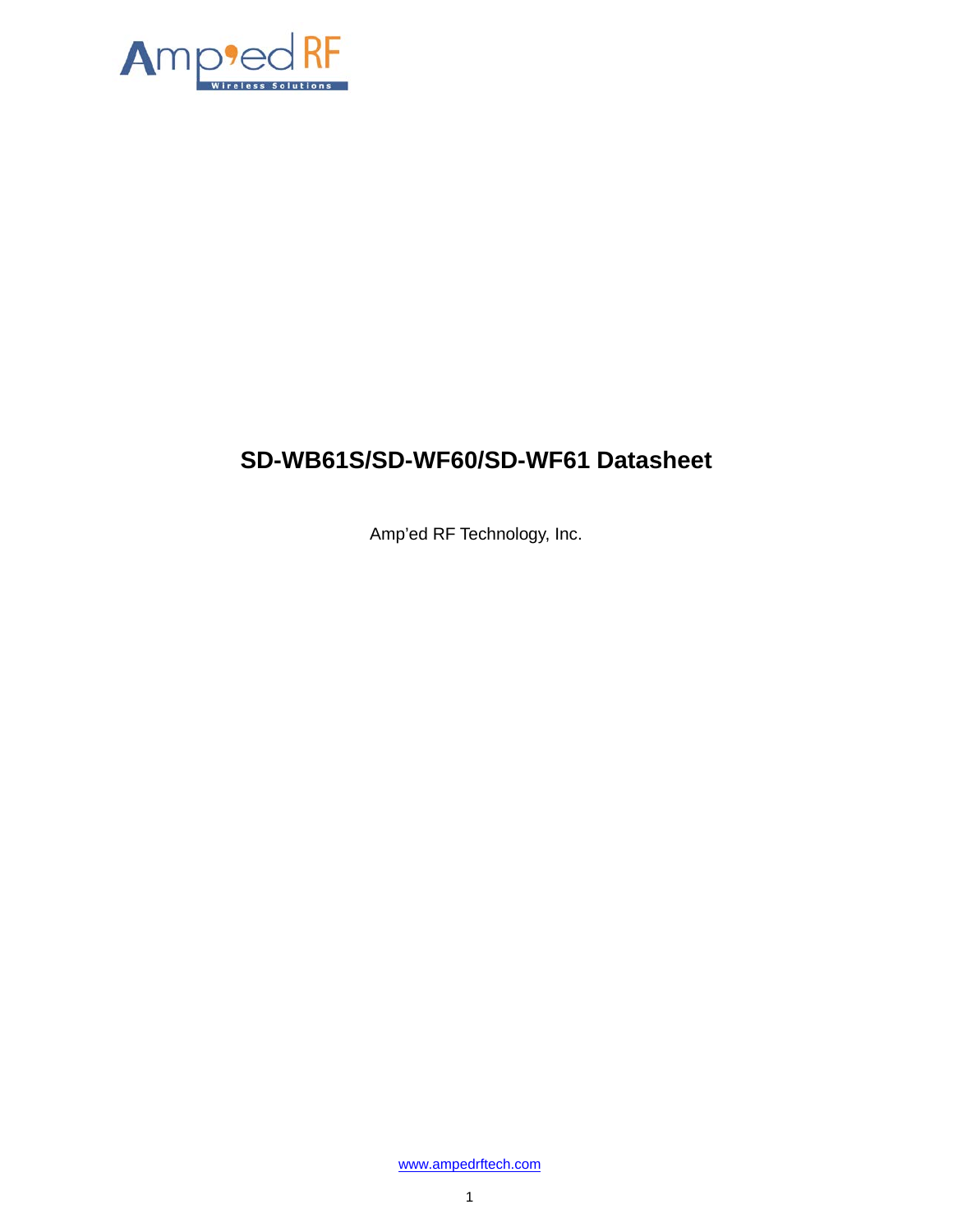

### **Product Specification**





### **Description**

Amp'ed RF Technology offers Wi-Fi development platforms supporting Linux and Android systems. The SD-WB61S/SD-WF60/SD-WF61 board communicates with the host CPU through the MiniSD interface. These platforms are intended for in-depth evaluation and development on Linux or Android systems, to help customers shorten product development time. Amp'ed RF Technology's ACC1340 Wi-Fi offers drivers for many platforms and kernel versions and are available upon request.

#### **Features**

#### **WLAN**

- 802.11a/b/g/n, 802.11d, 802.11r
- Dual band: 2.5GHz and 5GHz
- Output Power, +21.5dBm
- Interface, SDIO 2.0
- Wi-Fi Direct
- Concurrent mode
- Wi-Fi Protected Setup
- Soft Access Point
- Hotspot 2.0
- Security: WPAI/WPA2, AES, WEP

#### **Bluetooth**

• Bluetooth BLE 4.1 (SD-WB61S)

#### **Hardware**

- Serial interfaces: SDIO
- RoHS conformance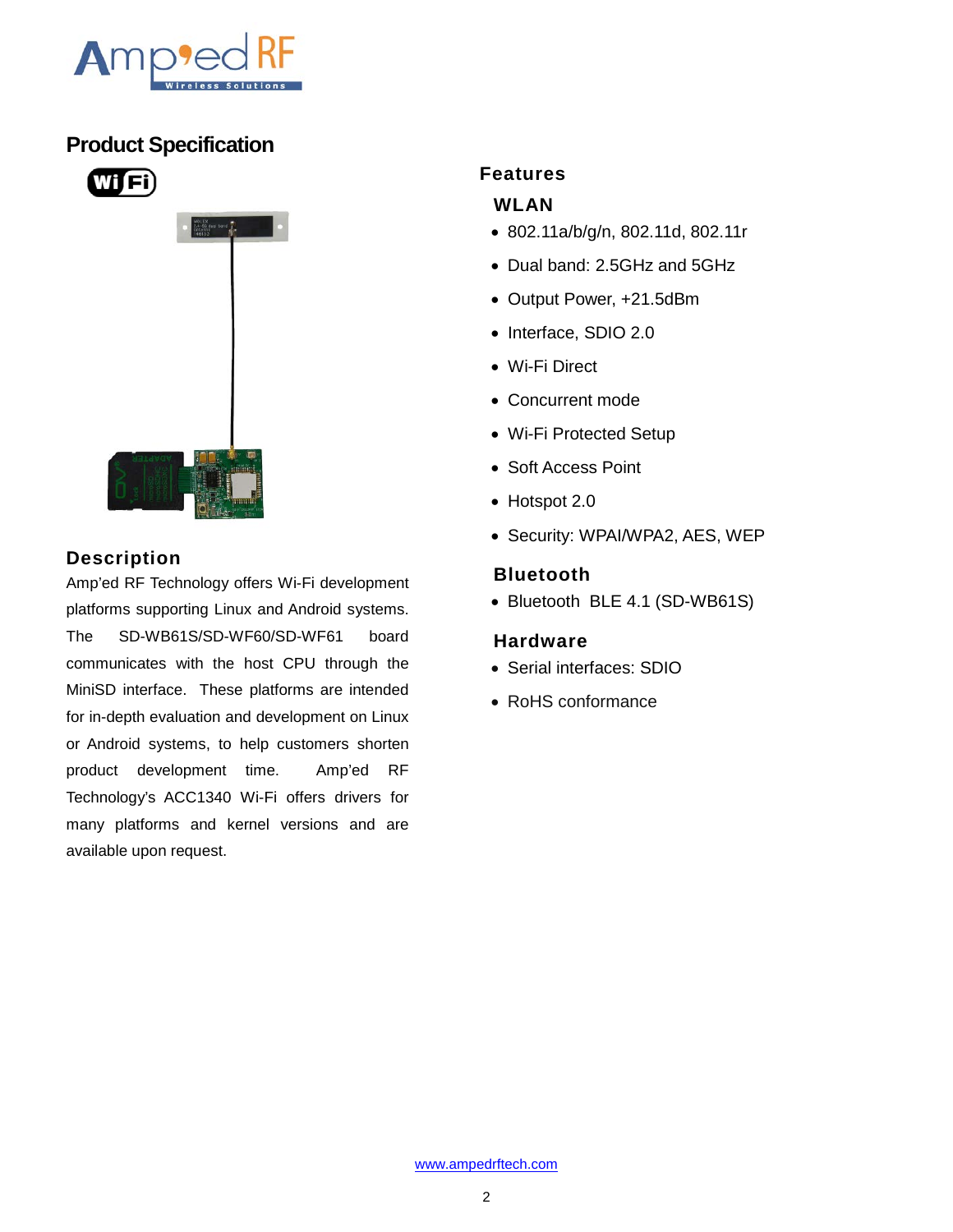

# **1. RF Specifications**

| <b>Parameters</b>        | <b>Conditions</b>           | <b>Typical</b> | <b>Unit</b>     |  |  |
|--------------------------|-----------------------------|----------------|-----------------|--|--|
| Antenna load             |                             | 50             | ohm             |  |  |
| <b>Wi-Fi Receiver</b>    |                             |                |                 |  |  |
| Sensitivity              | DSSS 1Mbps@FER<8%           | -98            | dBm             |  |  |
| Sensitivity              | DSSS 2Mbps@FER<8%           | $-95$          | dBm             |  |  |
| Sensitivity              | CCK 5.5Mbps@FER<8%          | -93            | dBm             |  |  |
| Sensitivity              | CCK 11Mbps@FER<8%           | -91            | dBm             |  |  |
| Sensitivity              | BPSK 6Mbps@PER<10%          | $-93.5$        | dBm             |  |  |
| Sensitivity              | BPSK 9Mbps@PER<10%          | $-91.5$        | dB <sub>m</sub> |  |  |
| Sensitivity              | QPSK 12Mbps@PER<10%         | -90.5          | dBm             |  |  |
| Sensitivity              | QPSK 18Mbps@PER<10%         | -88            | dBm             |  |  |
| Sensitivity              | 16QAM 24Mbps@PER<10%        | $-85$          | dBm             |  |  |
| Sensitivity              | 16QAM 36Mbps@PER<10%        | -82            | dBm             |  |  |
| Sensitivity              | 64QAM 48Mbps@PER<10%        | -78            | dBm             |  |  |
| Sensitivity              | 64QAM 54Mbps@PER<10%        | $-76.5$        | dBm             |  |  |
| Sensitivity              | BPSK 6.5Mbps@PER<10%        | $-92$          | dBm             |  |  |
| Sensitivity              | QPSK 13Mbps@PER<10%         | -89            | dBm             |  |  |
| Sensitivity              | QPSK 19.5Mbps@PER<10%       | $-86.5$        | dBm             |  |  |
| Sensitivity              | 16QAM 26Mbps@PER<10%        | -84            | dBm             |  |  |
| Sensitivity              | 16 QAM 39Mbps@PER<10%       | $-80.5$        | dBm             |  |  |
| Sensitivity              | 64QAM 52Mbps@PER<10%        | $-76.5$        | dBm             |  |  |
| Sensitivity              | 64QAM 58.5Mbps@PER<10%      | $-74.5$        | dB <sub>m</sub> |  |  |
| Sensitivity              | 64QAM 65Mbps@PER<10%        | -73            | dBm             |  |  |
| Wi-Fi Receiver 5GHz 11n  |                             |                |                 |  |  |
| Sensitivity              | BPSK 6.5Mbps@PER<10%,Nss=1  | -91            | dBm             |  |  |
| Sensitivity              | QPSK 13Mbps@PER<10%, Nss=1  | -88            | dBm             |  |  |
| Sensitivity              | 16QAM 26MbpsPER<10%, Nss=1  | -83            | dBm             |  |  |
| Sensitivity              | 64QAM 65MbpsPER<10%,Nss=1   | -72.5          | dBm             |  |  |
| <b>Wi-Fi Transmitter</b> |                             |                |                 |  |  |
| <b>Output Power</b>      | 802.11b/g DSSS/CCK          | 21.25          | dBm             |  |  |
| <b>Output Power</b>      | 802.11b/g BPSK 1/2          | 21.25          | dBm             |  |  |
| <b>Output Power</b>      | 802.11b/g BPSK 3/4          | 21.25          | dBm             |  |  |
| <b>Output Power</b>      | 802.11b/g QPSK 1/2<br>21.25 |                | dBm             |  |  |

[www.ampedrftech.com](http://www.ampedrftech.com/)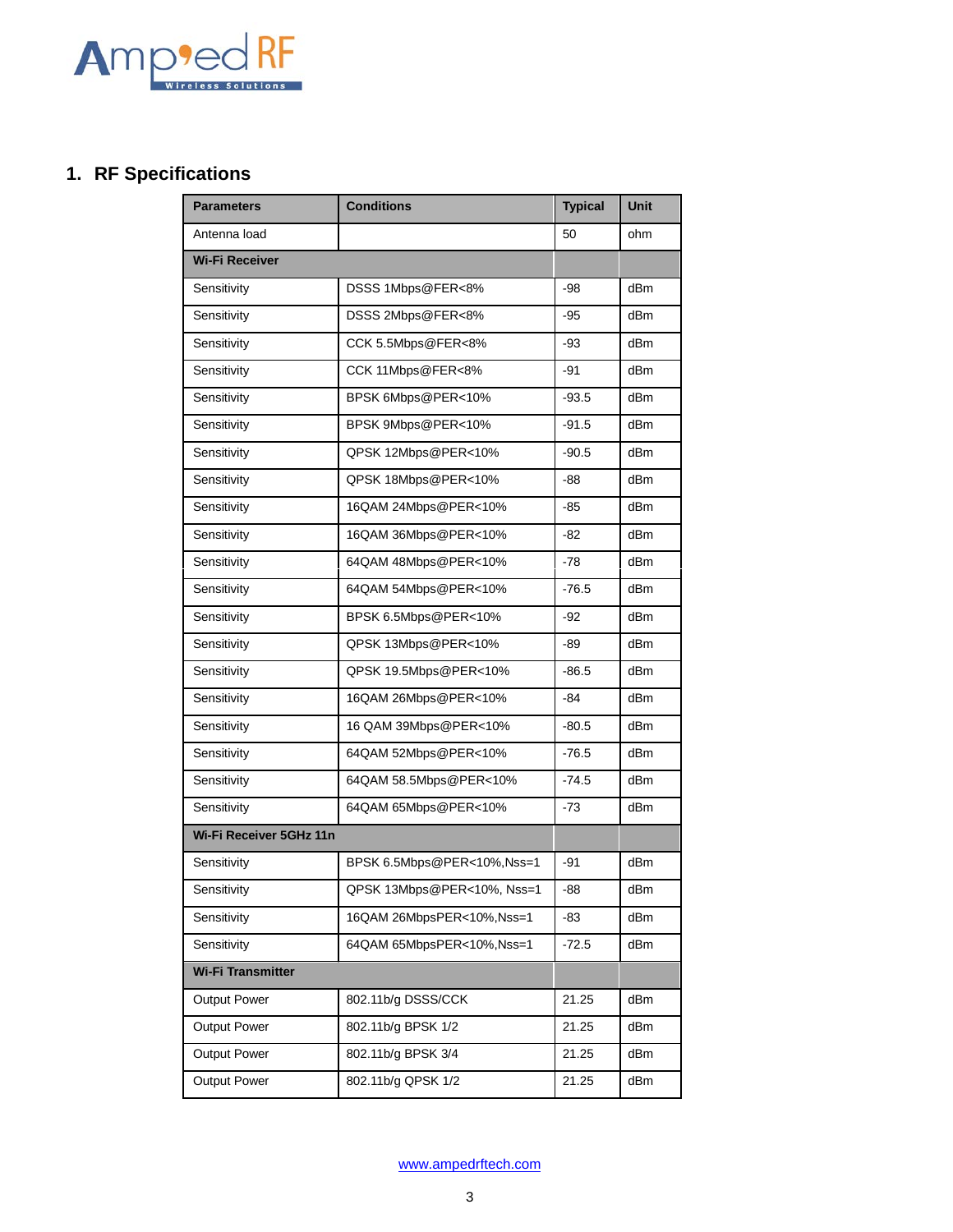

| <b>Output Power</b>         | 802.11b/g QPSK 3/4           | 21.25 | dB <sub>m</sub> |
|-----------------------------|------------------------------|-------|-----------------|
|                             |                              |       |                 |
| <b>Output Power</b>         | 802.11b/g 16QAM 1/2          | 21.25 | dB <sub>m</sub> |
| <b>Output Power</b>         | 802.11b/g 16QAM 3/4<br>20.25 |       | dB <sub>m</sub> |
| <b>Output Power</b>         | 802.11b/g 64QAM 2/3          | 19.25 | dB <sub>m</sub> |
| <b>Output Power</b>         | 802.11b/g 64QAM 3/4          | 18.25 | dB <sub>m</sub> |
| <b>Output Power</b>         | 802.11n MCS-0                | 21.25 | dB <sub>m</sub> |
| Output Power                | 802.11n MCS-1                | 21.25 | dB <sub>m</sub> |
| <b>Output Power</b>         | 802.11n MCS-2                | 21.25 | dB <sub>m</sub> |
| <b>Output Power</b>         | 802.11n MCS-3                | 21.25 | dB <sub>m</sub> |
| <b>Output Power</b>         | 802.11n MCS-4                | 20.25 | dB <sub>m</sub> |
| Output Power                | 802.11n MCS-5                | 19.25 | dB <sub>m</sub> |
| Output Power                | 802.11n MCS-6<br>18.25       |       | dB <sub>m</sub> |
| Output Power                | 802.11n MCS-7<br>17.00       |       | dB <sub>m</sub> |
| Wi-Fi Transmitter 5GHz, 11n |                              |       |                 |
| <b>Output Power</b>         | 19.5<br>802.11n MCS-0        |       | dB <sub>m</sub> |
| <b>Output Power</b>         | 802.11n MCS-7<br>14.5        |       | dBm             |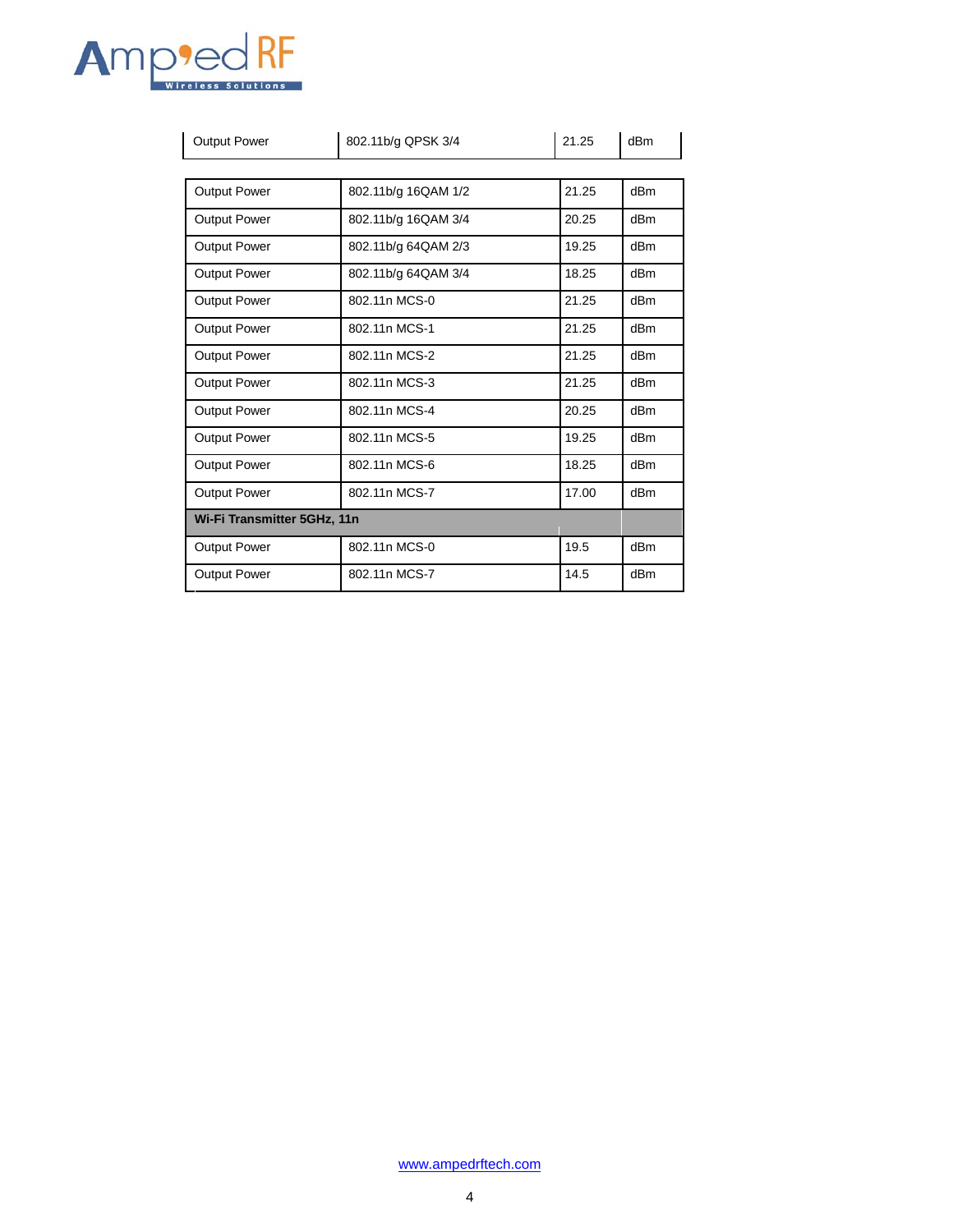

## **2. Reference Design Example (WB61S)**

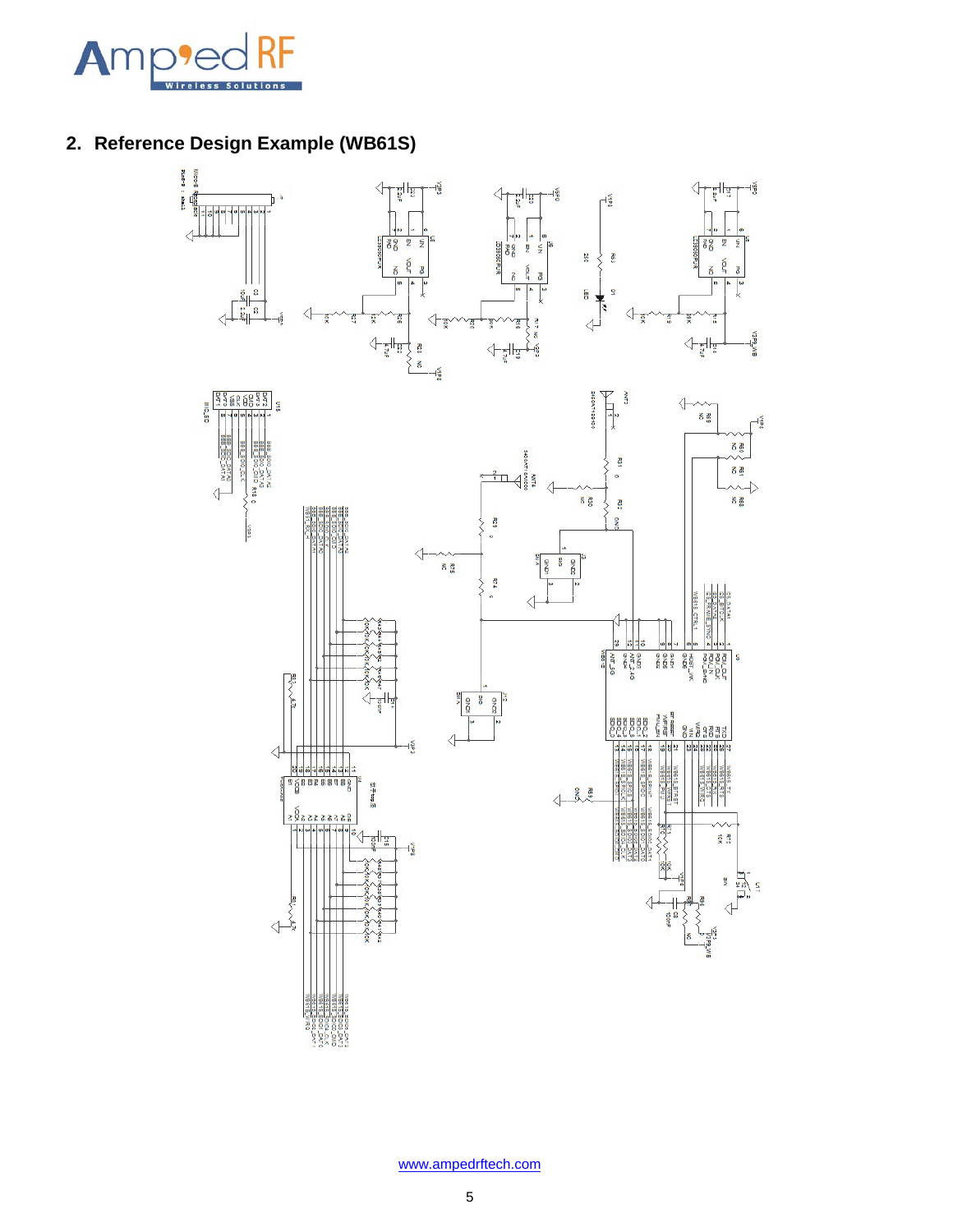

## **3. Ordering Information**

| <b>Part Name</b> | <b>Description</b>                                                                   |  |
|------------------|--------------------------------------------------------------------------------------|--|
| SD-WB61S         | Dual band 2.4GHz and 5GHz WiFi development platform using<br>WB61S WiFi combo module |  |
| SD-WF60          | Dual band 2.4GHz and 5GHz WiFi development platform using<br>WF60 WiFi module        |  |
| SD-WF61          | Dual band 2.4GHz and 5GHz WiFi development platform using<br>WF61 WiFi module        |  |